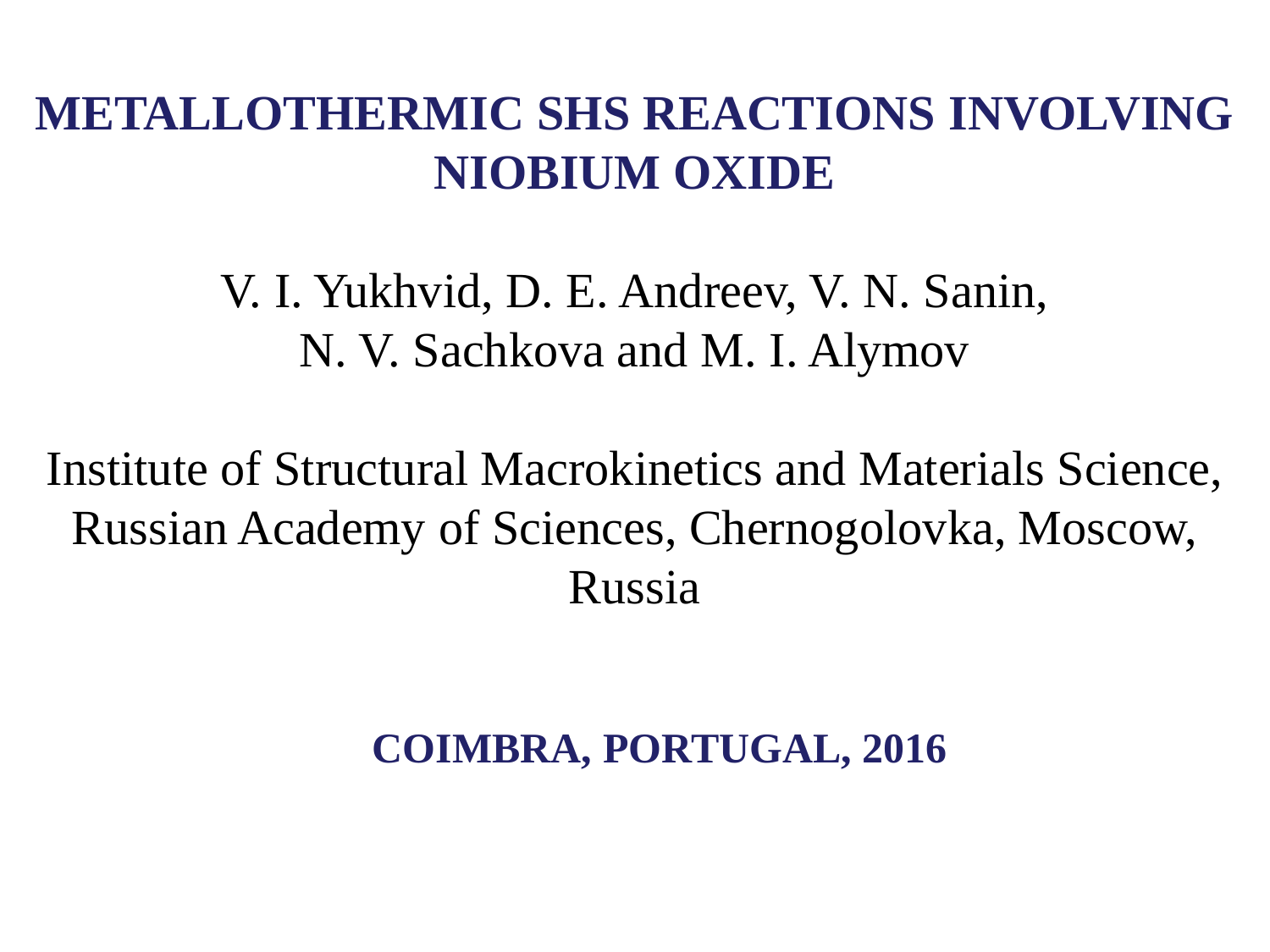# **CHEMICAL SCHEMES OF SHS FOR CAST ALLOY Nb-Si( Hf, Ti, Al)**

**Preparation of Nb:**

 $3Nb2O5 +10Al \rightarrow 6Nb + 5Al2O3$ , Tc = 2750K

**Preparation of cast alloy:**

Nb2O5/2Al/Si/4Hf/Ti/Al→m1Nb-Si( Hf, Ti, Al)+m2Al2O3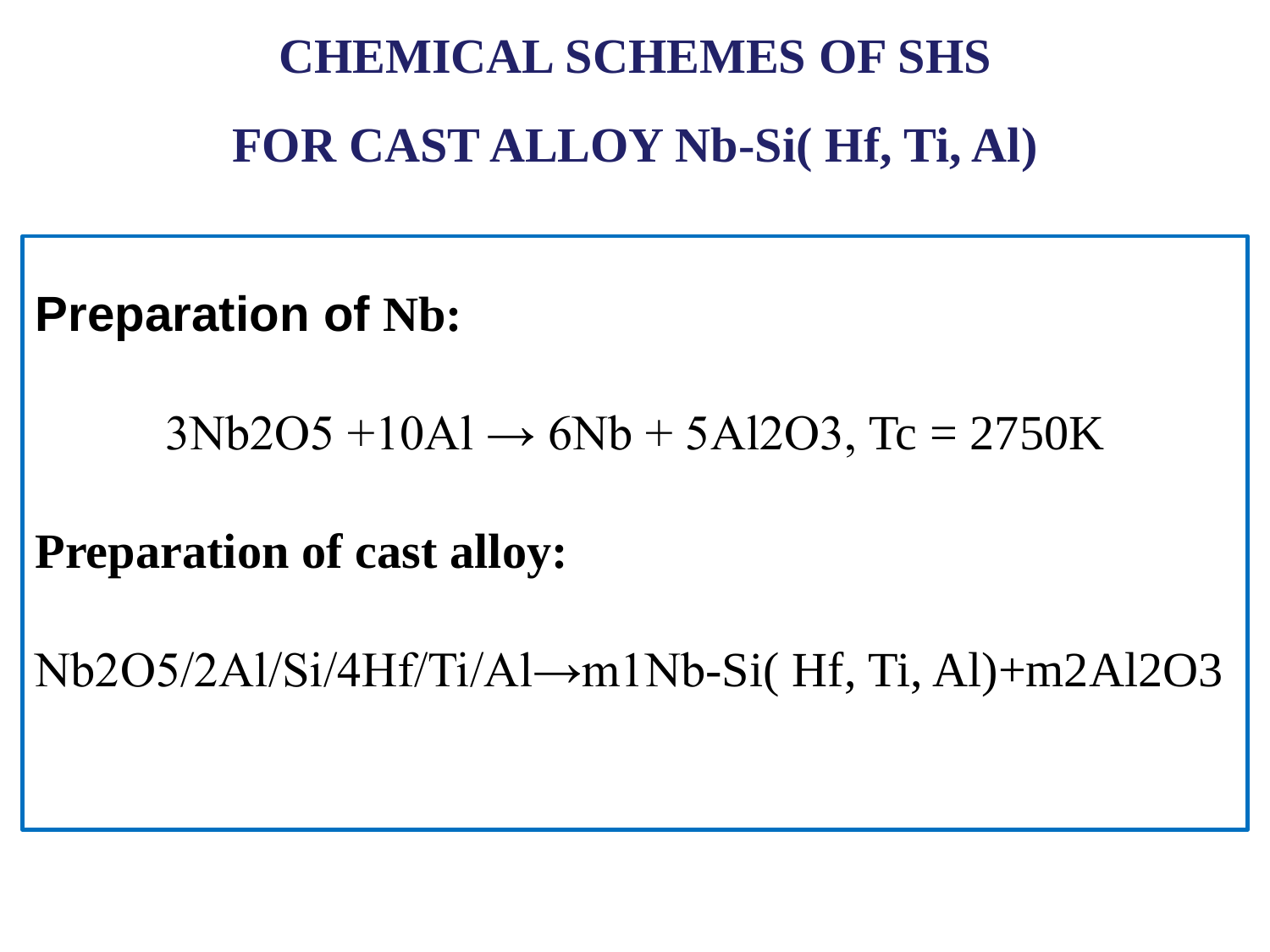#### **EXPERIMENTAL**

#### **Reagents:**

#### powders of Nb2O5, Cr2O3, TiO2; Al, Hf, Si

#### granuless  $HfAl<sub>3</sub>$ : d: 0-40, 100-160, 160-300 мкм

#### **Initial mixtures**

- Nb2O5/Al/Si/Hf/Ti

 $- Nb2O5/A1/Si/HfAl<sub>3</sub>/Ti$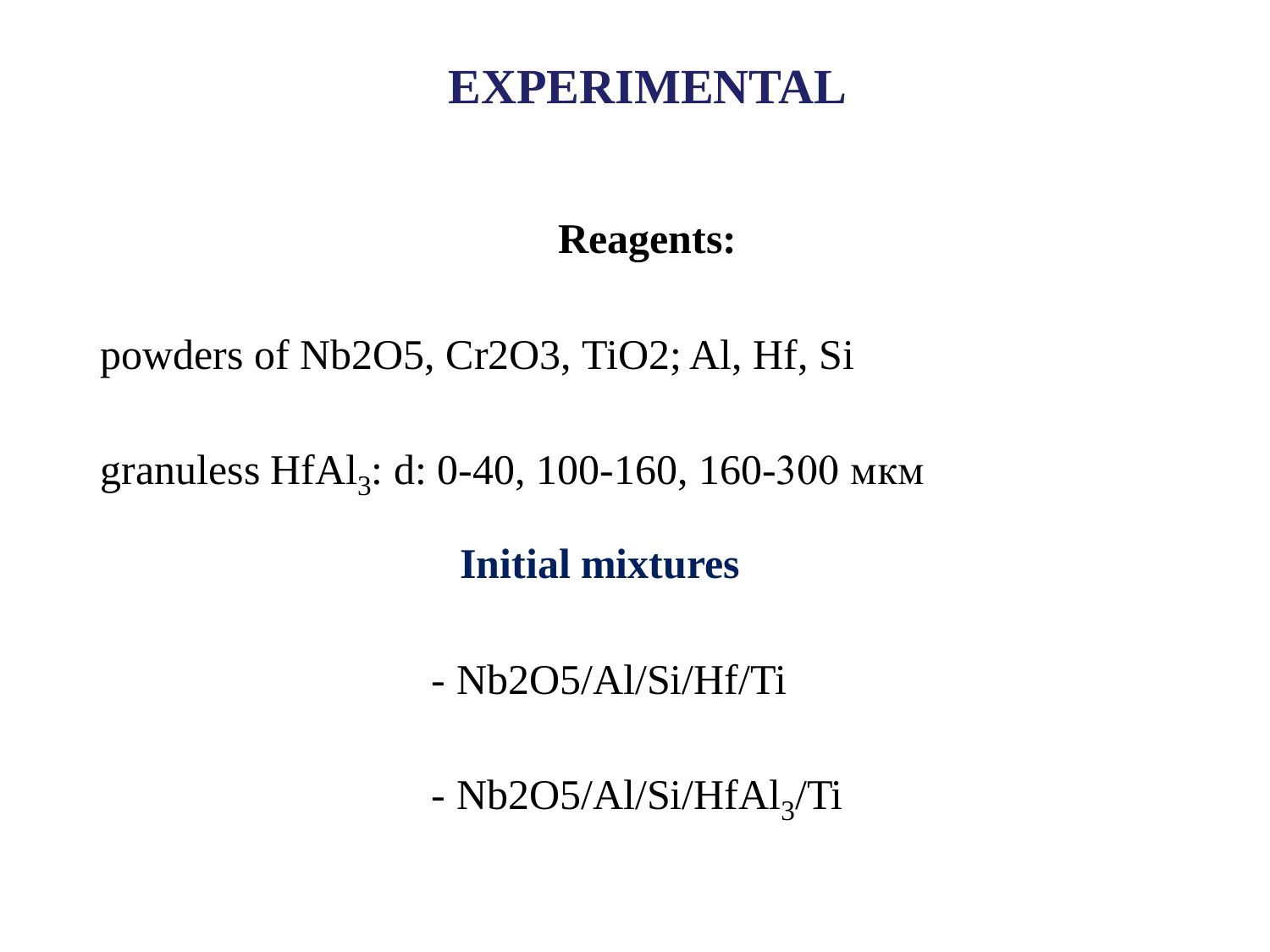#### **CENTRIFUGAL SHS INSTALATION**



# **Overload – 50-500 g Mass of initial from 0,5 to 1,5 kg**.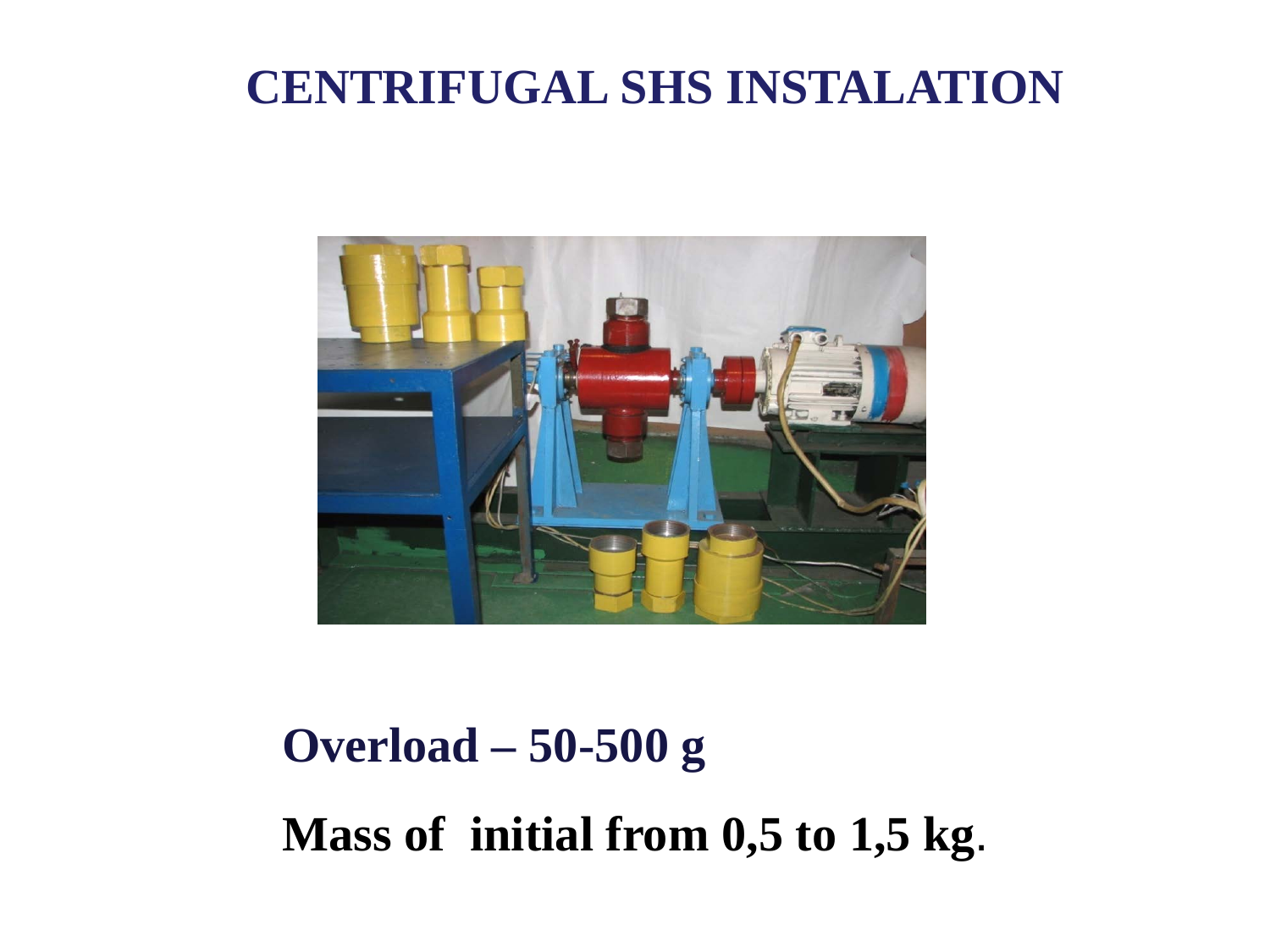# **MAIN STAGES IN SHS OF Nb-Si( Hf, Ti, Al) ALLOY**



**(1) –oxide phase, (2) – alloy**

#### **Characteristic times**

- burning time:  $t_1 = H / u$
- gravity separation time:  $t_2 \sim h/v$ ,  $v = (\rho_2 \rho_1)d_m^2g / 18\mu$
- cooling time:  $t_3 \sim D^2/a$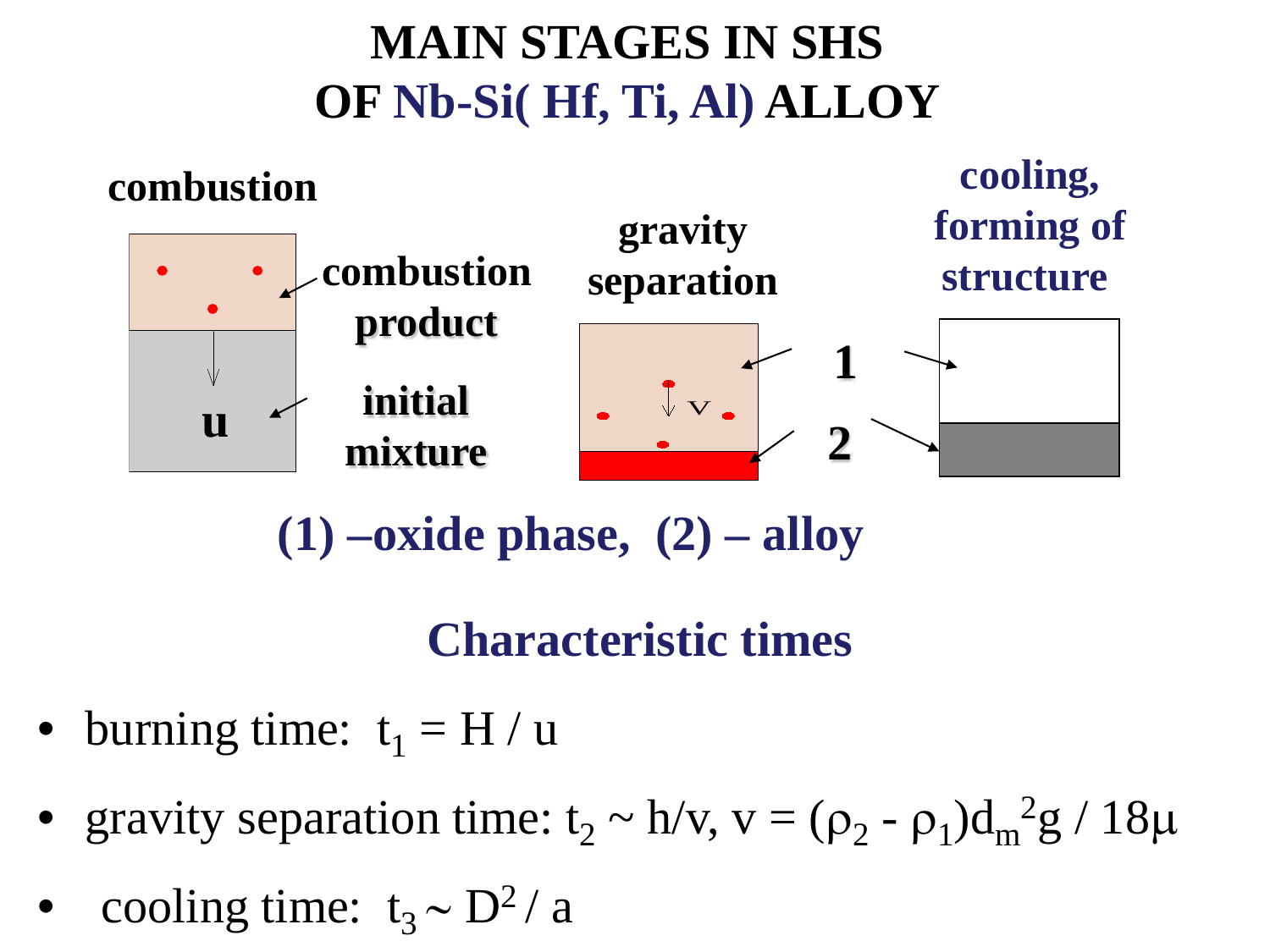## **INFLUENCE OF HFAL, GRAIN SIZE ON SHS PARAMETERS**



u-combustion velocitiy  $\eta_1$ -fullness of mixture sputtering  $\eta_2$ -completeness of output alloy in ingot

### **Two layered cast SHS product**

Nb-Si( Hf, Ti, Al) alloy



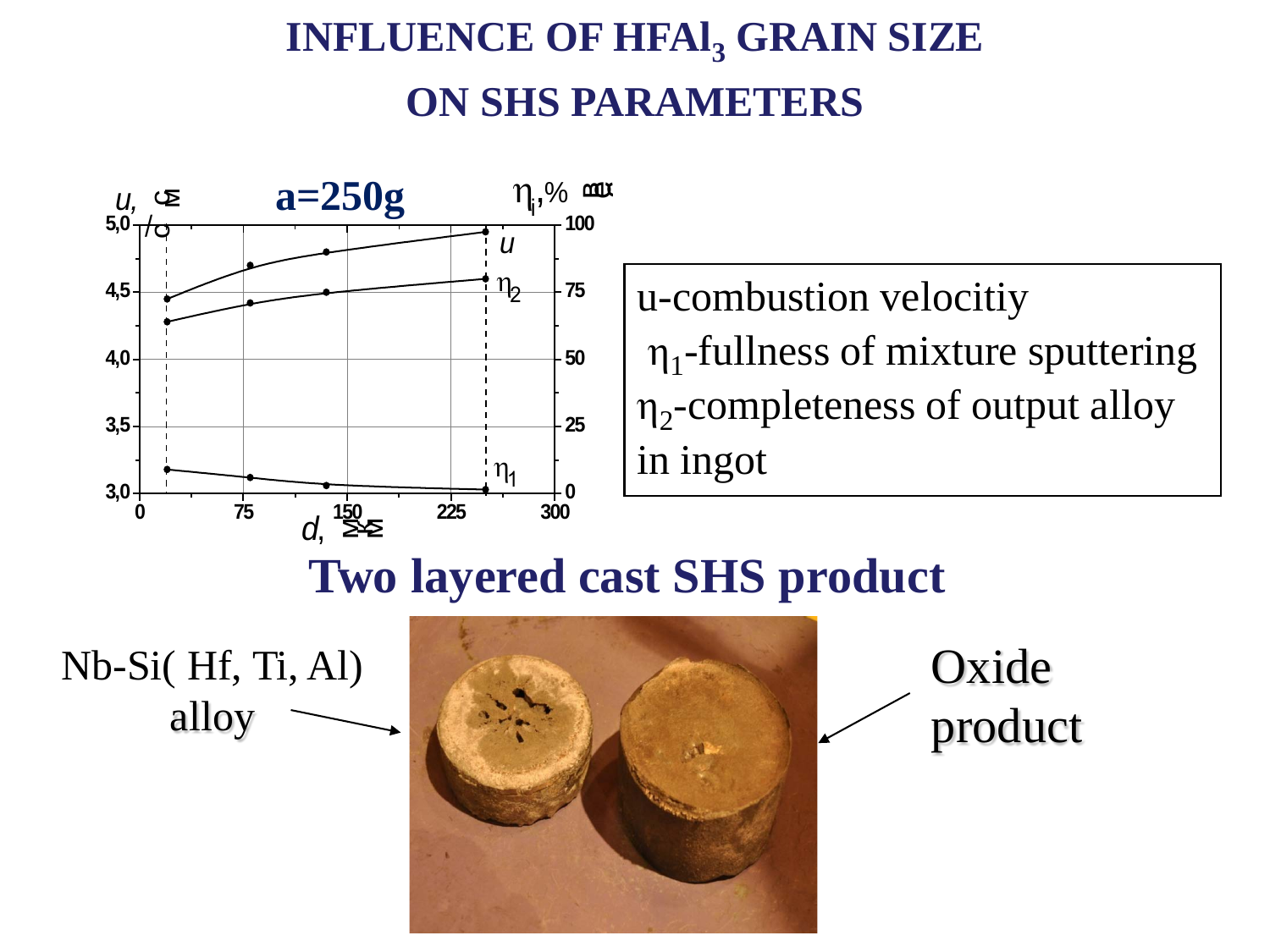## **INFLUENCE OF HFAI, GRAIN SIZE ON CHEMICLE COMPOSITION Nb-Si( Hf, Ti, Al) ALLOY**



**10,0**



#### **Phase composition of bottom layer of combustion product**

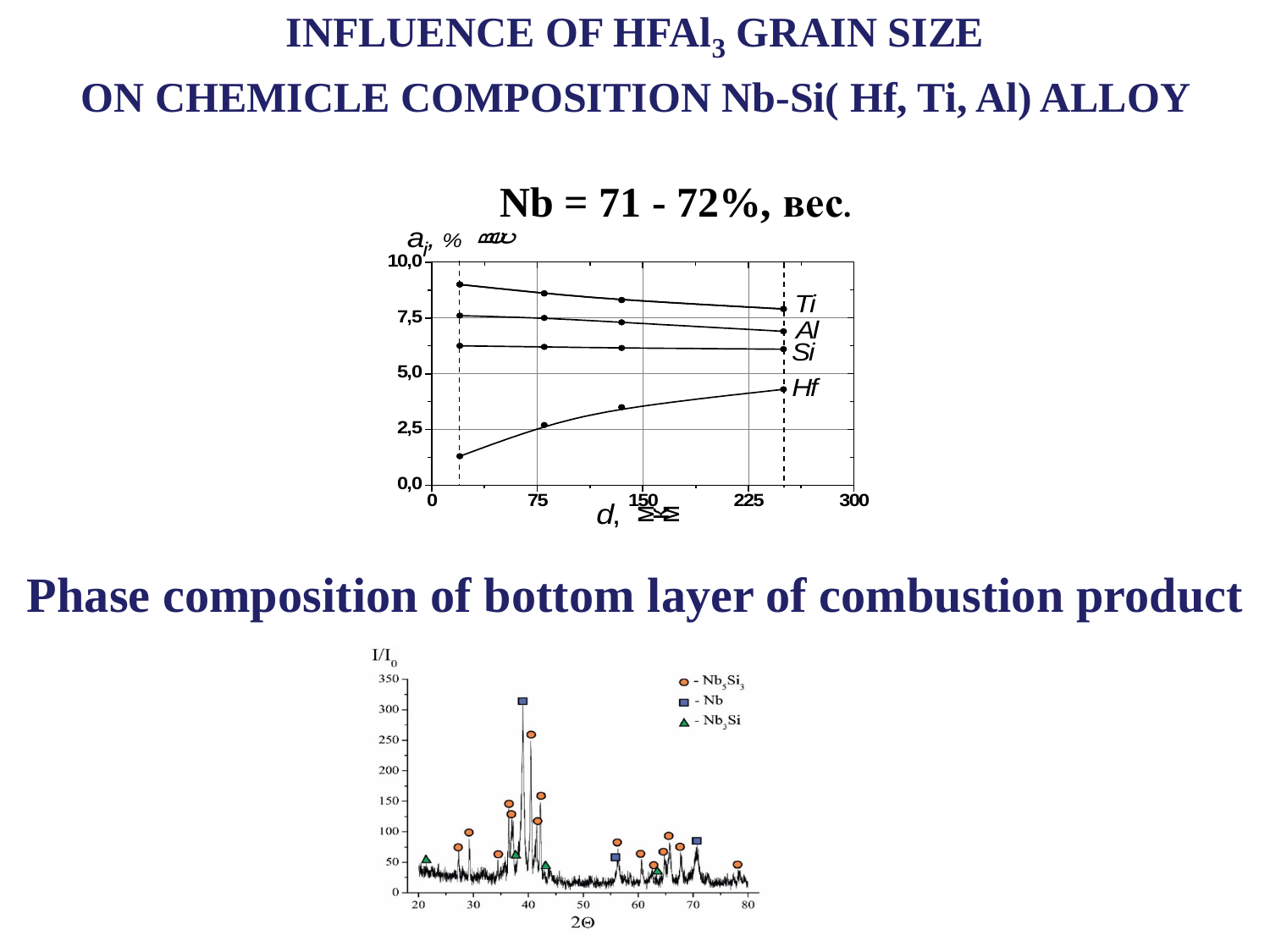## **The map of elements distribution in the Nb-Si( Hf, Ti, Al) alloy**





microsection



Ti Ka1







Al Ka1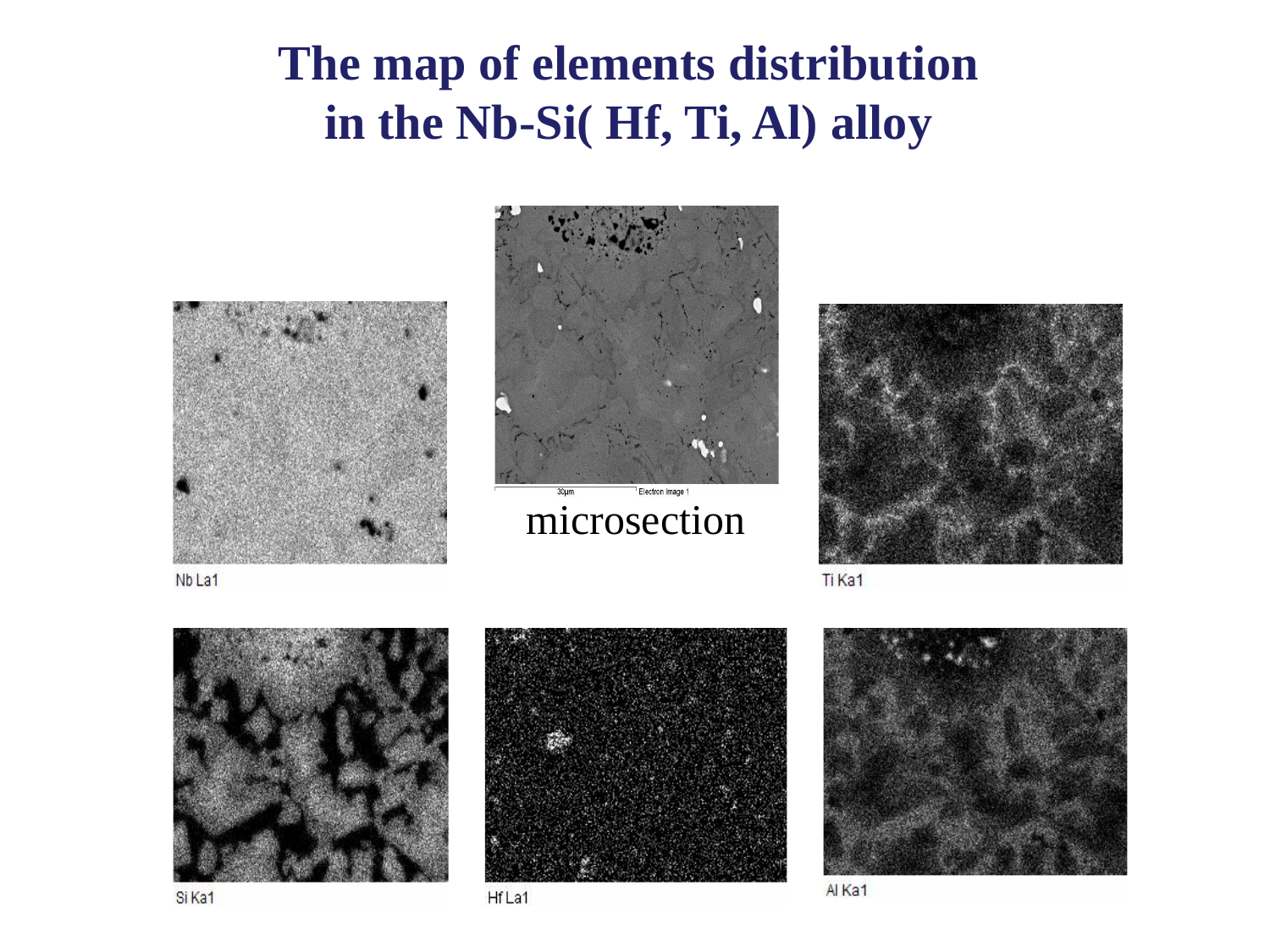#### **COMPOSITION AND STRUCTURE OF OXIDE COMBUSTION PRODUCT (LAYER UPPER LAYER)**



| $\mathbf{O}$ |  | $ $ Al $ $ Si $ $ Ti $ $ Nb $ $ Hf |                            |
|--------------|--|------------------------------------|----------------------------|
|              |  |                                    | 48.0 30.3 0.5 6.3 0.9 13.1 |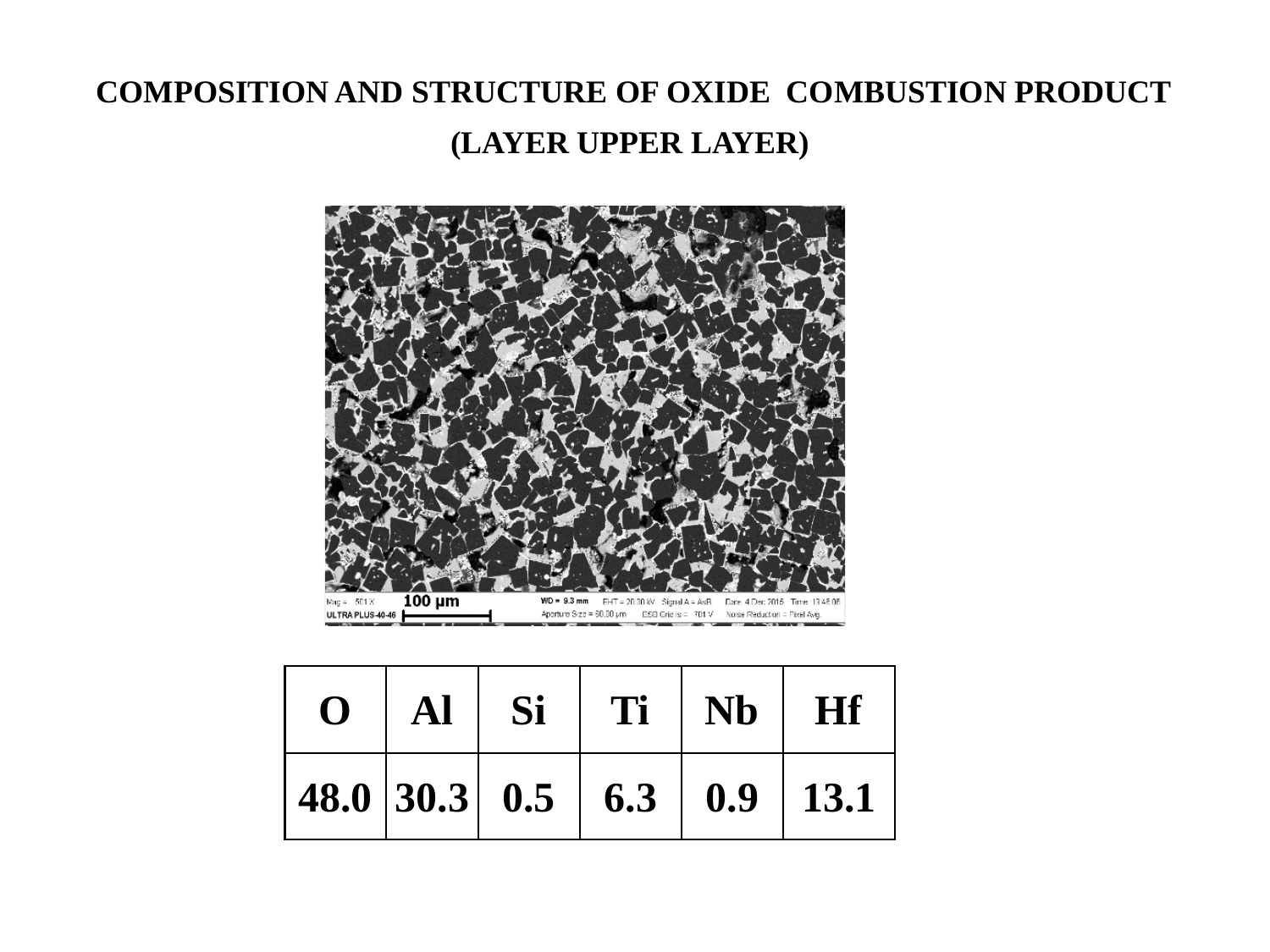## **MICROSTRUCTURE AND ELEMETS DISTRIBUTION IN OXIDE LAYER**



Al Ka1





**microsection** 



Hf La1



Ti Ka1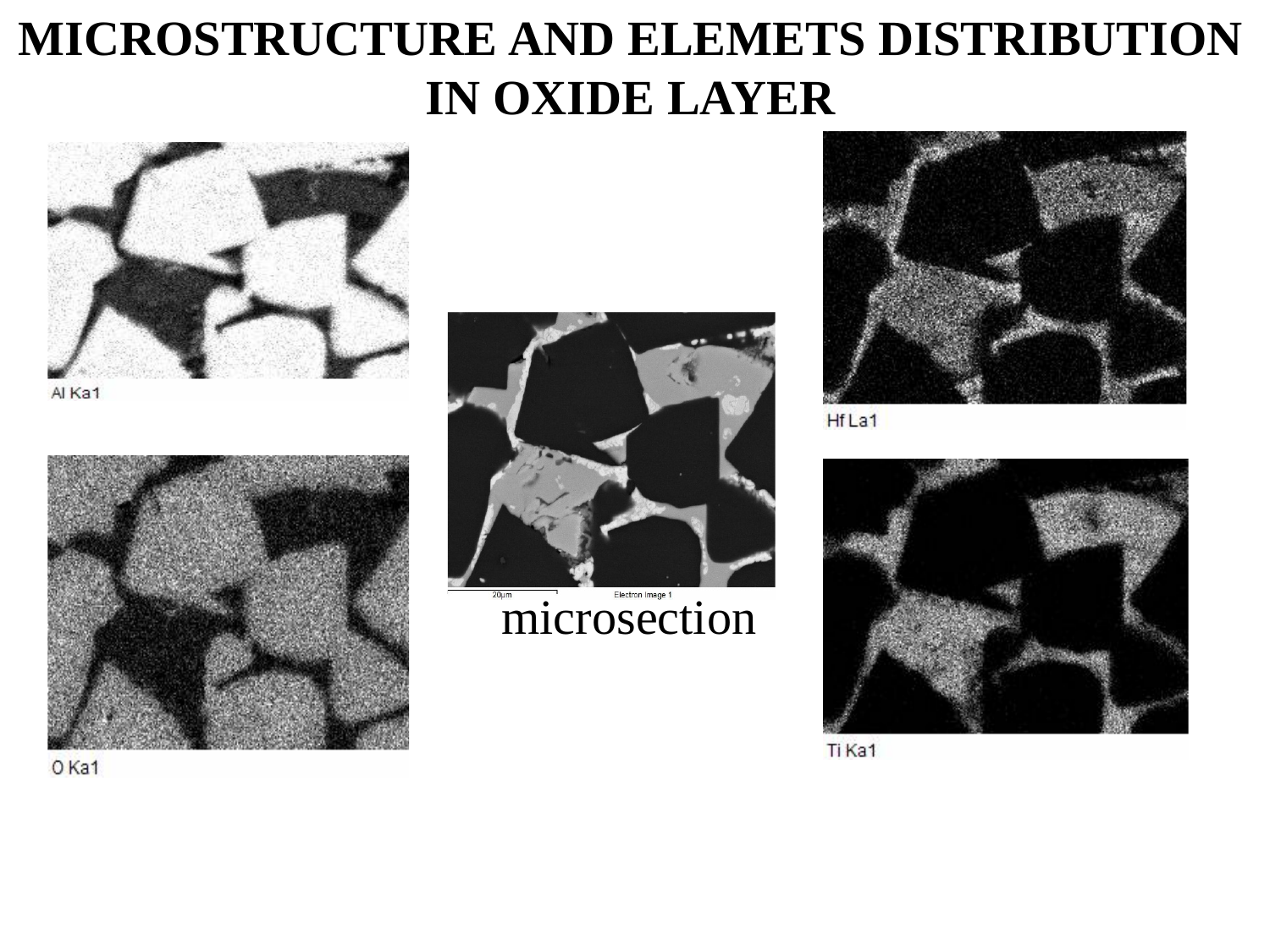#### **MICROSTRUCTURE AND CHEMICAL COMPOSITION OF STRUCTURAL UNITS IN OXIDE LAYER**



 $20 \mu m$ 

Electron Image 1

| $\mathbf{N_2}$ | O    | Al   | Ti   | <b>Hf</b> |
|----------------|------|------|------|-----------|
| 1              | 54.0 | 44.4 | 1.0  | 0.4       |
| $\mathbf{2}$   | 53.9 | 45.0 | 1.0  | 0.2       |
| 3              | 33.5 | 10.7 | 20.3 | 33.5      |
| 4              | 33.7 | 10.4 | 20.8 | 32.4      |
| $\overline{5}$ | 28.6 | 5.0  | 16.3 | 48.2      |
| 6              | 27.3 | 4.5  | 16.7 | 49.5      |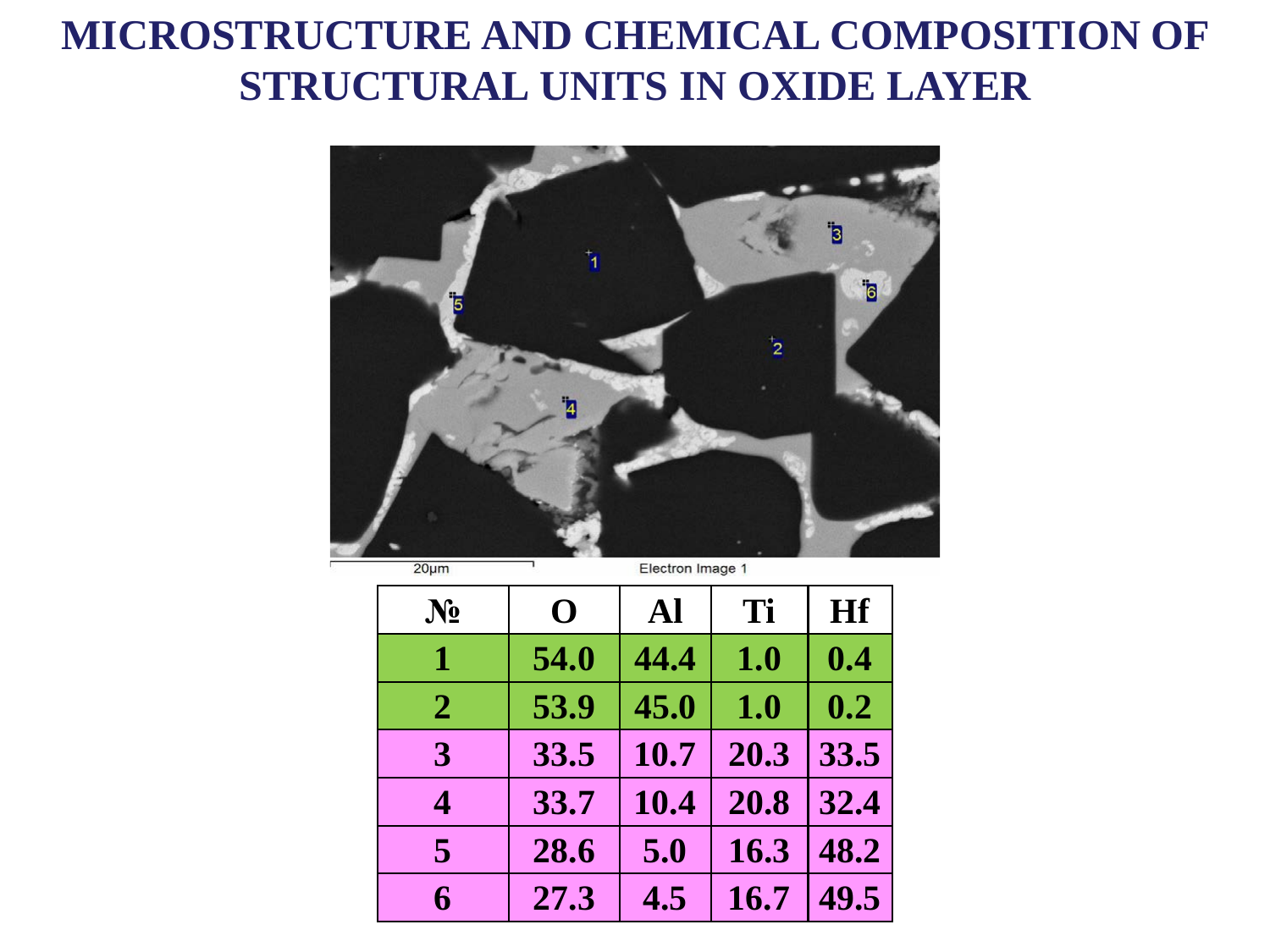# **CTADYES OF CHEMICLE CONVERSION IN COMBUSTION VAWE**

# **Nb2O5/2Al/Si/4HfAl3/Ti →**

1)  $Nb2O5 + Al/HfAl<sub>3</sub>/Ti \rightarrow Nb + m(Al<sub>2</sub>O<sub>3</sub>/HfO<sub>2</sub>/TiO<sub>2</sub>)$ 

**2) Nb +Ti\*/Al\*/Si→Nb/ Hf\* /Ti\*/Al\*/Si**